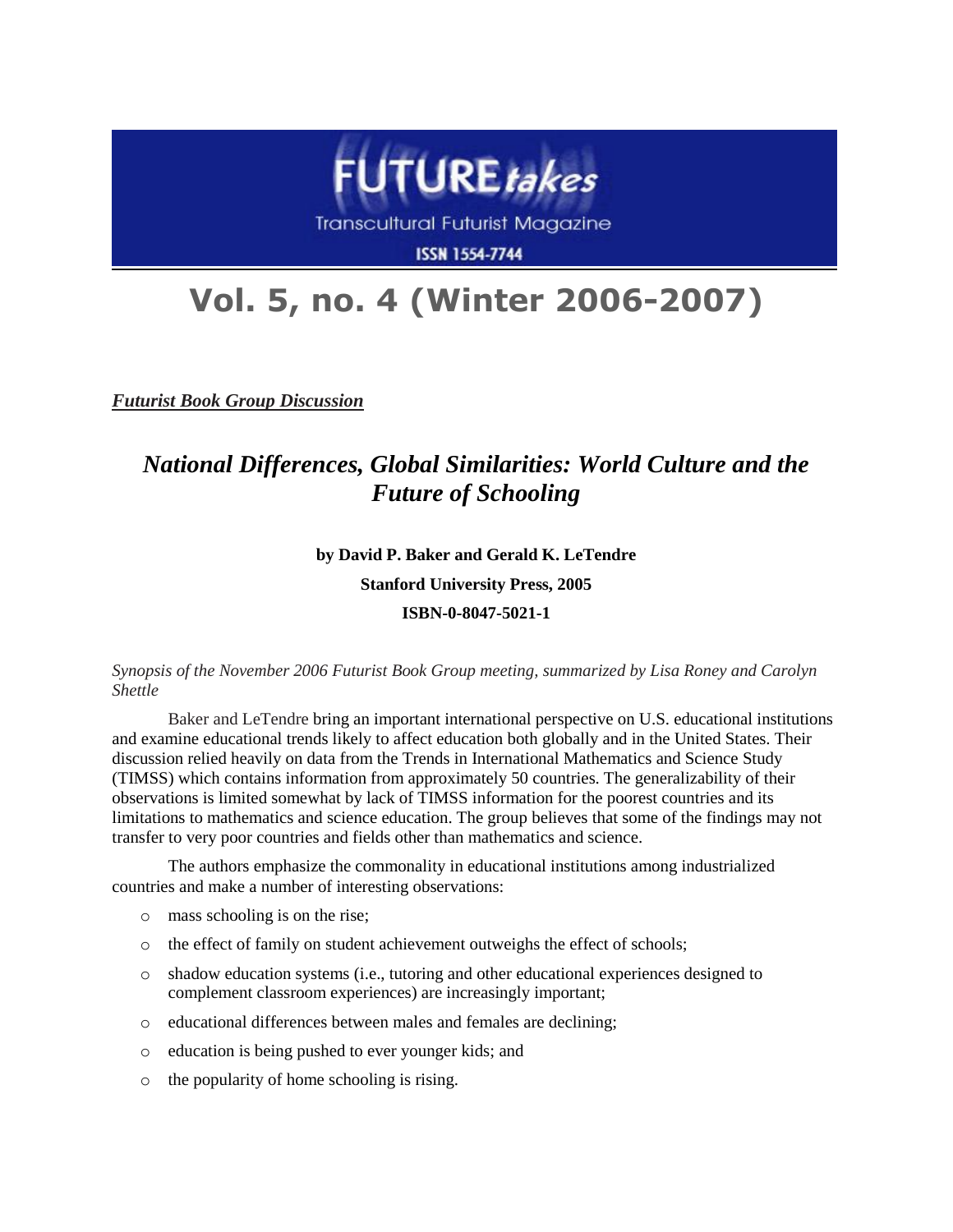The book suggests that current trends in these areas will continue. However, the group felt that the book failed to adequately address some factors likely to impact the future of education. These include the increased availability and use of technology in the classroom and increased opportunities for international travel, influences of the school without walls concept, environmental/direct science experiences, and outward bound.

The group also pointed out that there may be unique aspects of educational institutions and environments of the countries studied that were not fully described in the book. For example, the United States (and to some degree Canada and Australia) have more ethnically diverse populations than most of the TIMSS countries.

One of the most intriguing topics explored in this book is the impact of inequality on education. The authors provide evidence that inequality in resource allocation to schools results in relatively low mathematics and science scores. They also find that school violence is associated with schools having lower overall achievement, greater variation in math scores, and more use of shadow education. They charge that U.S. programs aimed at poverty are weaker than in many other wealthy nations and "…the United States, economically dynamic and the most politically powerful nation in the world, has a poor record in establishing a fair and level educational playing field."

The authors also have an interesting view of the role of educational reform. They claim that reform doesn't change much but creates a sense of dynamism. They also say that "Educational reform cycles seem to occur most rapidly in the United States where there is a pending sense of educational doom" and point out that no organization like the National Science Foundation (NSF) or the American Association for the Advancement of Science (AAAS) ever finds all is well in education. Instead, they "look for solutions, find problems, and rally around implementation of reforms." (p.166) This emphasis on reform has resulted in rushed and unsophisticated analysis of test results causing nations to misinterpret results and make reforms in nonproductive ways

Group members were also surprised to find that the United States has approximately average rates of violence among  $7<sup>th</sup>$  and  $8<sup>th</sup>$  graders and that school violence is not related to crime rate.

Additional predictions:

- o In the future one of the differences among nations will be their ability to train teachers to high standards, which will create differences in the quality of instruction between the poor and wealthy nations
- o Debate will continue on whether teachers should be specialists or generalists
- o The overall trend will be toward more decentralization but with a continuing of a mix of centralized and decentralized elements; however, since the United States is currently at the extreme of the decentralized continuum, centralized reforms such as "No Child Left Behind" may result in greater centralization.

## *POINTS FOR THE CLASSROOM (send comments to [forum@futuretakes.org\)](mailto:forum@futuretakes.org):*

- o *The Trends in International Mathematics and Science Study focused on mathematics and science education. By 2018, will the liberal arts be de-emphasized in favor of "utilitarian" education? Why or why not? Also, what new areas of learning will emerge?*
- o *According to Baker and LeTendre, the popularity of home schooling is rising. Will home schooling be even more popular ten years from now? And, are there any long-term changes in family life as we now know it that will impact home schooling?*